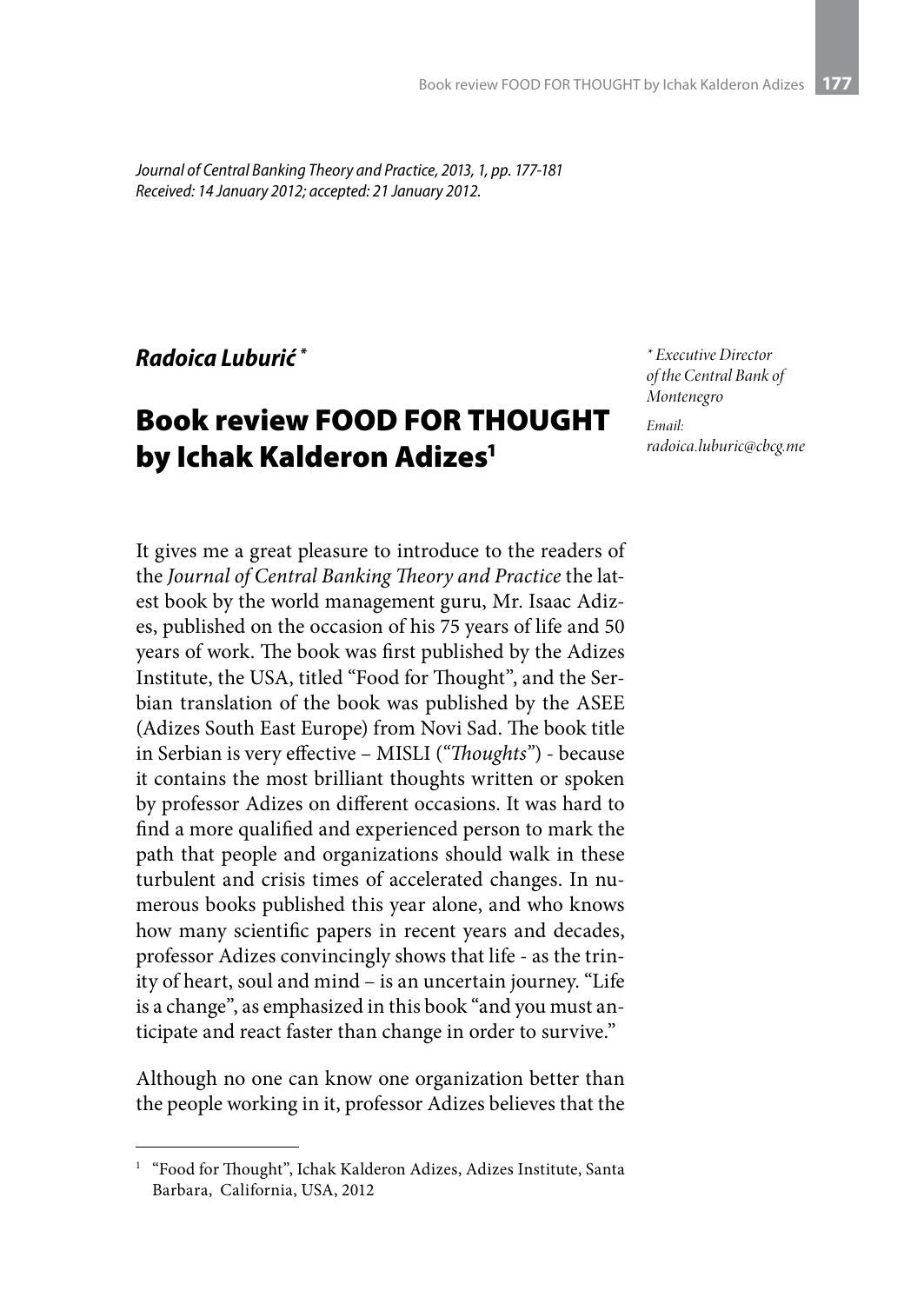main problem does not lie in the people, but in the system that is stronger than the people. Why? Whenever you have a system, as pointed by professor Adizes, you have a set of subsystems that make up the system, as a rule. When there is a change, subsystems do not change synchronously. Some are changing faster than the others, which leads to disintegration that manifests itself in what we call "problems". If we fail to tackle disintegration as soon as possible, the problems grow into a crisis.

All problems, warns professor Adizes - be they medical, emotional, organizational, physical, social or political - are manifestations of a disintegration caused by a change. If the cause of all problems is disintegration, then it follows, says Professor Adizes, that the solution to all problems is integration. The more the problems, the more solutions are needed. Do not use short term solutions to the problem nor long-term solutions to a short term problem, advises professor Adizes. But how should we look at the problem objectively? In order to objectively look at the problem, you must "step outside the box" because you cannot see the picture when you are "in the box". Distance yourself from the image to see it from a different perspective. "Stepping back" from the image will allow you to see the value or the futility of what you are doing. What is the difference between intelligent and wise people, ponders professor Adizes in his book – it in that the intelligent people know how to solve the problem, and the wise know how not to fall into problems in the first place.

His scientific methodology for managing organizational change which is based on mutual trust and respect has been successfully implemented in many organizations around the world and increasingly in our country.

Professor Adizes claims to have discovered the secret of success of any system. This secret allows him, to say in his own words, "to predict whether a marriage, a state or a manager are on their way to success." The success of any system, regardless of it being a micro or macro system and whether it is an individual, a family, an organization or a society, can be predicted, as he says, using one and only one factor alone: the relationship between external and internal integration (dis)integration. External integration is defined as the amount of resources that an organization invests in identifying and meeting the needs of clients. Internal (dis)integration is measured by the amount of scattered energy in management miscommunication, internal friction, internal frictions, internal policy and distrust instead of using it within the organization to achieve goals. Internal (dis) integration measures the existence and/or absence of mutual trust and respect in the organizational culture. If there is little mutual trust him or it is completely lacking, the energy spent on internal (dis)integration will be very large.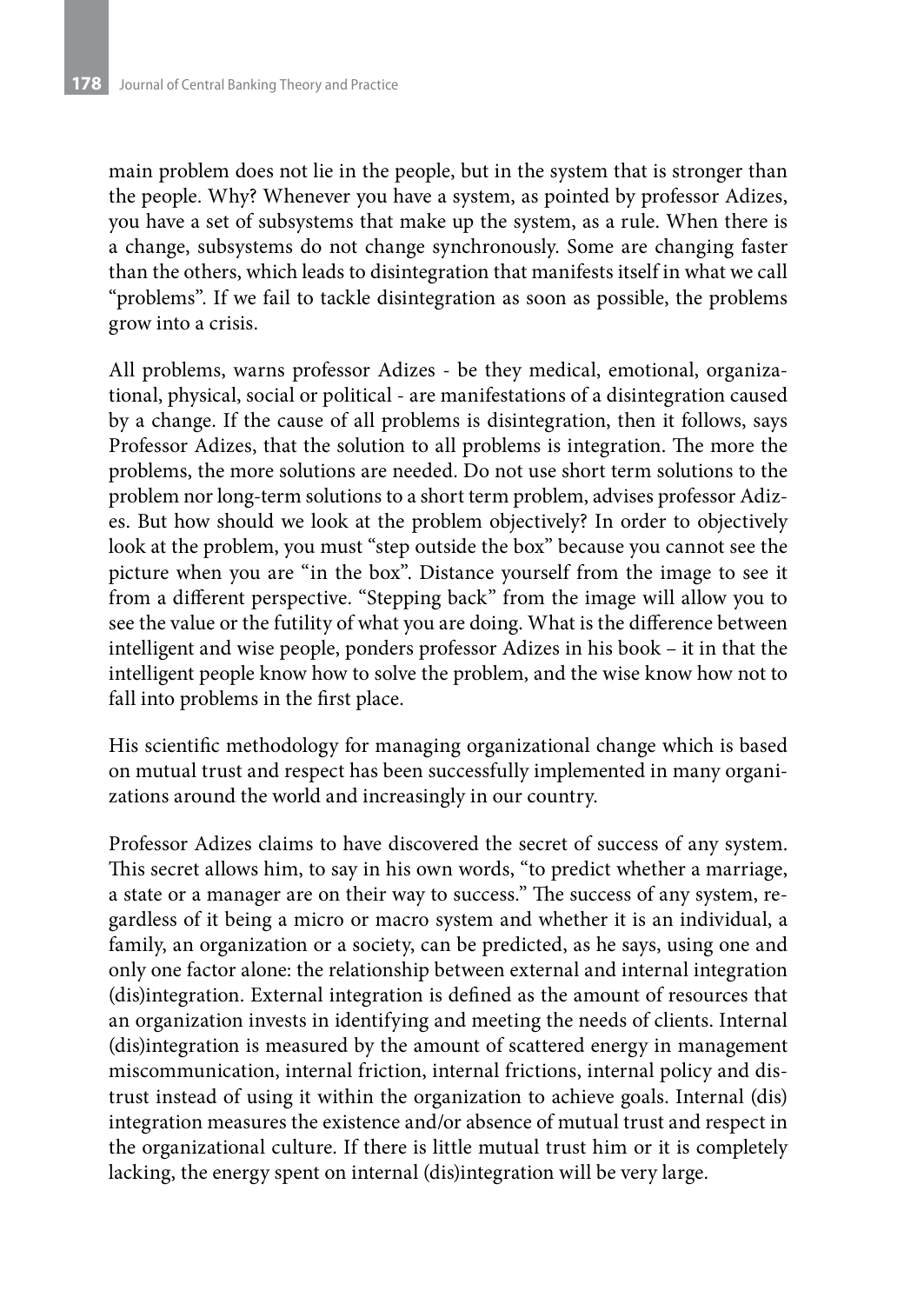The science tells us that every system has the constant amount of energy at any given time. Professor Adizes found that an organization is that constant energy distributed in a predictable way which first goes to the internal (dis)integration, while only excess energy is invested in external integration.

Bearing this in mind, professor Adizes rightfully begs the question here and in almost all of his other recent books - where is the key to success of an organization in these turbulent and crisis times which is characterized not only by unreliable environment and ever increasing pace of change, but also by many unpredictable external and internal influences, with numerous risks that have become hard to control? The challenges we face today and that we will be facing even more in the future call for new approaches, new answers and new solutions. Therefore, the key to managerial success lies in synergy and building of a complementary team. Successful organizations are, as accentuated by professor Adizes, products of complementary teams. A culture of a nation takes a special place there. Creating a culture in which internal conflicts can be resolved constructively leads to reducing internal (dis)integration to a minimum, allowing all participants in the process to focus their energy on the wellbeing of those for which they exist in the first place - customers, that is, users of products and services. The same goes not only for organizations but entire nations and countries as well.

Therefore, if you want to achieve a sustainable success, you need to build your own system of success. A system is alive only if it has the energy. Where does this energy come from? From the people who make up the organization. That is the reason, says professor Adizes, why managers look for people who are vigorous, passionate and dedicated to work. Every organization is a system that needs energy in order to function. If the energy is not flowing freely, the system remains with much less energy available for work. When there is no mutual trust and respect, it is as if the flow of energy encountered obstacles - the organization is poorly supplied with energy, which puts it in an inferior competitive position. The more mutual trust and respect, the more energy is available. And do not hesitate, advises professor Adizes in his book, *to always start with mutual trust and respect, both in life and work.* You will definitely not regret it. You may not always succeed at first - but do not despair. Success is not measured by how rarely you fall, but how many times you get up. This is the wisdom of survival.

There are not many people today for whom wisdom is the life philosophy. In his numerous books professor Adizes tries to follow that path, which is not easy because the digital world, as he argues, has both cleared and blurred people's vision. Even in ancient times, it was not easy for the wise to find the path of wisdom. Confucius, one of the greatest sages of all times, has defined three main paths to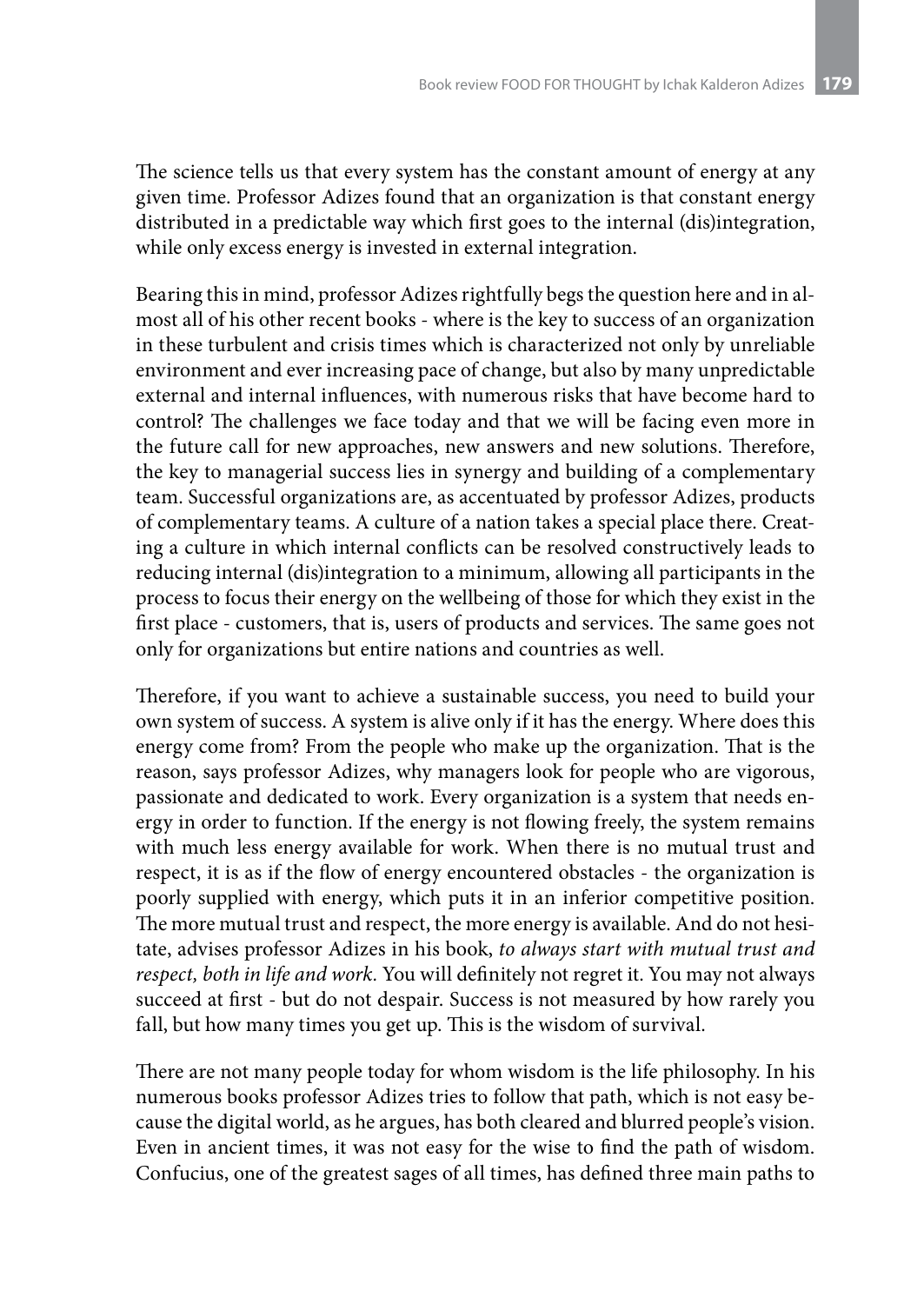learn wisdom: first, by reflection, which is noblest; second, by imitation, which is easiest; and third by experience, which is the bitterest. Although we usually do not live the way we want but how we can and how we must – a man's life is shaped by his thinking. There is nothing so powerful to lift a man's spirit as a powerful and deep thought. For many years of friendship with professor Adizes I myself was personally convinced of this.

Even the ancient Greek philosophers believed that life is a philosophical category, and that the pinnacle of life is the thinking about life. If so, and it is, we can say that professor Adizes`s life (and thought) is at its peak. And what can we say about the professor's rich and half-century long life and scientific experience? Maybe the right answer had been given by the universal genius and author of the famous Mona Lisa, Leonardo da Vinci, who claimed that wisdom is "the daughter of experience."

 Where do a man's deep thoughts come from? From his intellectual being, education, culture he comes from or from his experience. We would not be much wrong to say - from all of this together? However, there is something missing. Remember the old wisdom saying great thoughts come from the heart. Even the Bible says that speech is "a spark to move our heart."

Trust no thought which contradicts your heart, advises professor Adizes in his book. And he adds - if the problem is the head, the solution is in the heart. And if it is a problem of the heart, use your head. And decision-making, considers professor Adizes, should begin with the heart (to consider whether you are really interested in the topic), continue with the brain (logical, cold-hearted analysis) and finish with the heart (whether you are at peace with your decision). But, my dear ones, warns professor Adizes, the heart speaks only when there is silence. You have to quiet your mind to give your heart the time and space to talk. When you decide with your heart, you cannot go wrong. Just in case, do not forget to do what it is up to you - and to do the best you can.

 To be honest, we cannot be best in everything - but we can all be better than we are. Theoretically, that is what we all strive, but it is different in practice - the good are the most powerless, the most powerful are the least kind, the wise sometimes lack love, and those who love do not care much about wisdom. Well, it all depends on one's own perspective and what they find most important in their life. For professor Adizes, a success, for example, is getting what you want and happiness is wanting what you have. You can repeat your success because you have created it, but you cannot repeat your happiness. Professor Adizes advises – work for your success, accept your happiness, but do not rely on it too much. And we need